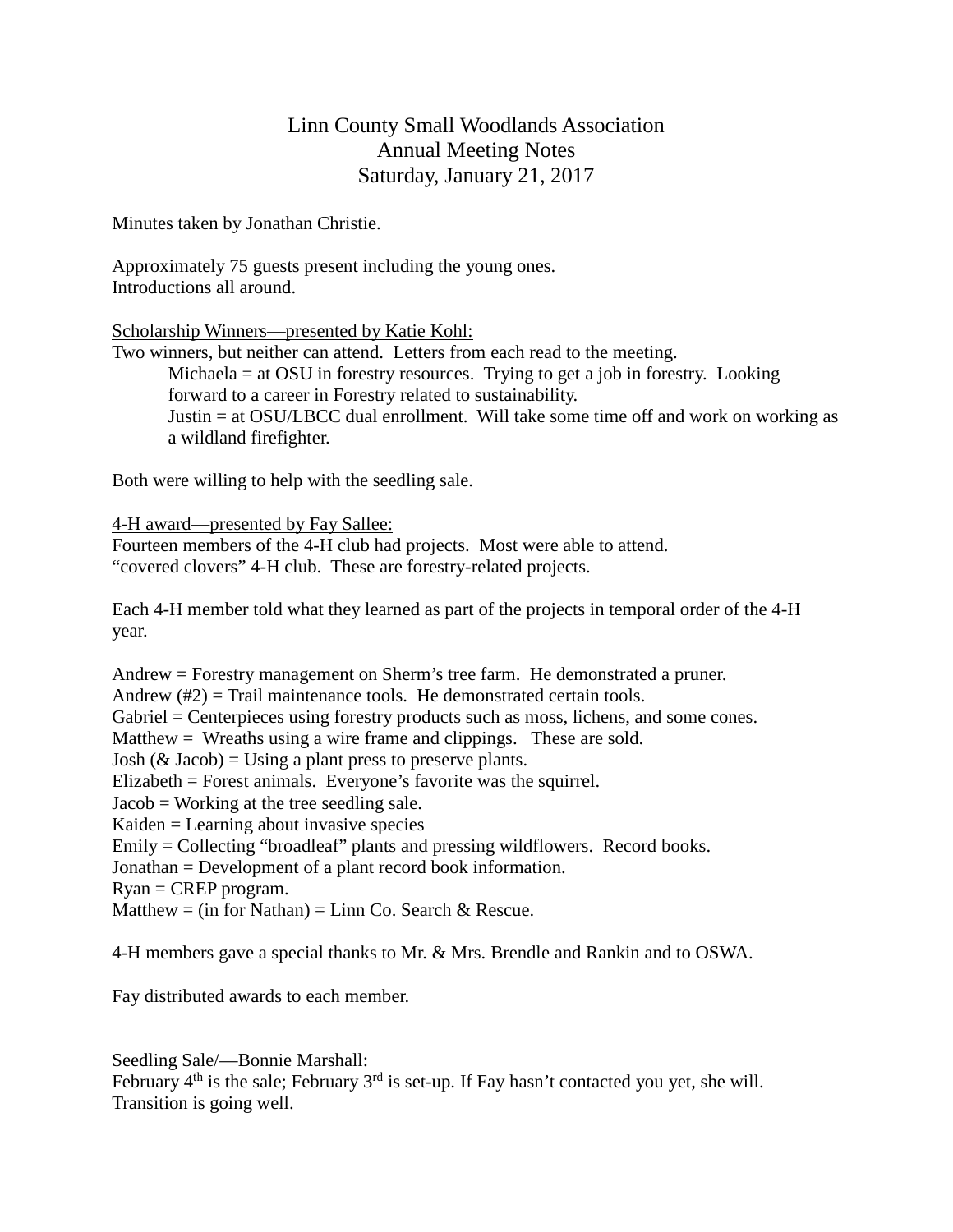85 pre-orders have come in already. They continue to come in. We're on track and on budget.

Local Forest Products Expo —Mary Brendle--

Mary reminded people about the local wood products expo in conjunction with the seedling sales.

Door Prizes #1

# **Business Meeting**:

Treasurers Report—Shirley Holmberg:

Information presented at the meeting has been omitted, but is available by attending a meeting or by sending a stamped self-addressed envelope to:

Treasurer, Linn County Small Woodlands Association c/o 39980 Mount Hope Dr Lebanon, OR 97355-9426

Please allow 1 week for delivery.

New Directors

Slate of new board members presented to membership. Motion: Slate of new directors as submitted be approved.  $2<sup>nd</sup>$ . Approved by voice vote. Unanimous.

| Directors as approved, term expires, and duty on board |                       |
|--------------------------------------------------------|-----------------------|
| Shirley Holmberg (exp. 2018)                           | Treasurer             |
| Jim Merzenich (2018)                                   | Past-President        |
| Henry Wolthius (2018)                                  |                       |
| Bill Bowling (2019)                                    | President             |
| Lee Peterman (2019)                                    | <b>Vice President</b> |
| Larry Mauter (2019)                                    |                       |
| Jonathan Christie (2020)                               | Secretary             |
| Bonnie Marshall (2020)                                 | Seedling Chair        |
| Dan Thackaberry (2020)                                 |                       |

### **End of Business Meeting**

Linn Forest Protection Association—Jim & Sherm Sherm discussed the history and funding of the forest deputy. Rodney David is the forest deputy. He spoke briefly to the group and fielded questions.

Locked behind gates is common. He was "given the bucket of keys" to assist with this idea. :-) Current trends:

Lack of respect for law enforcement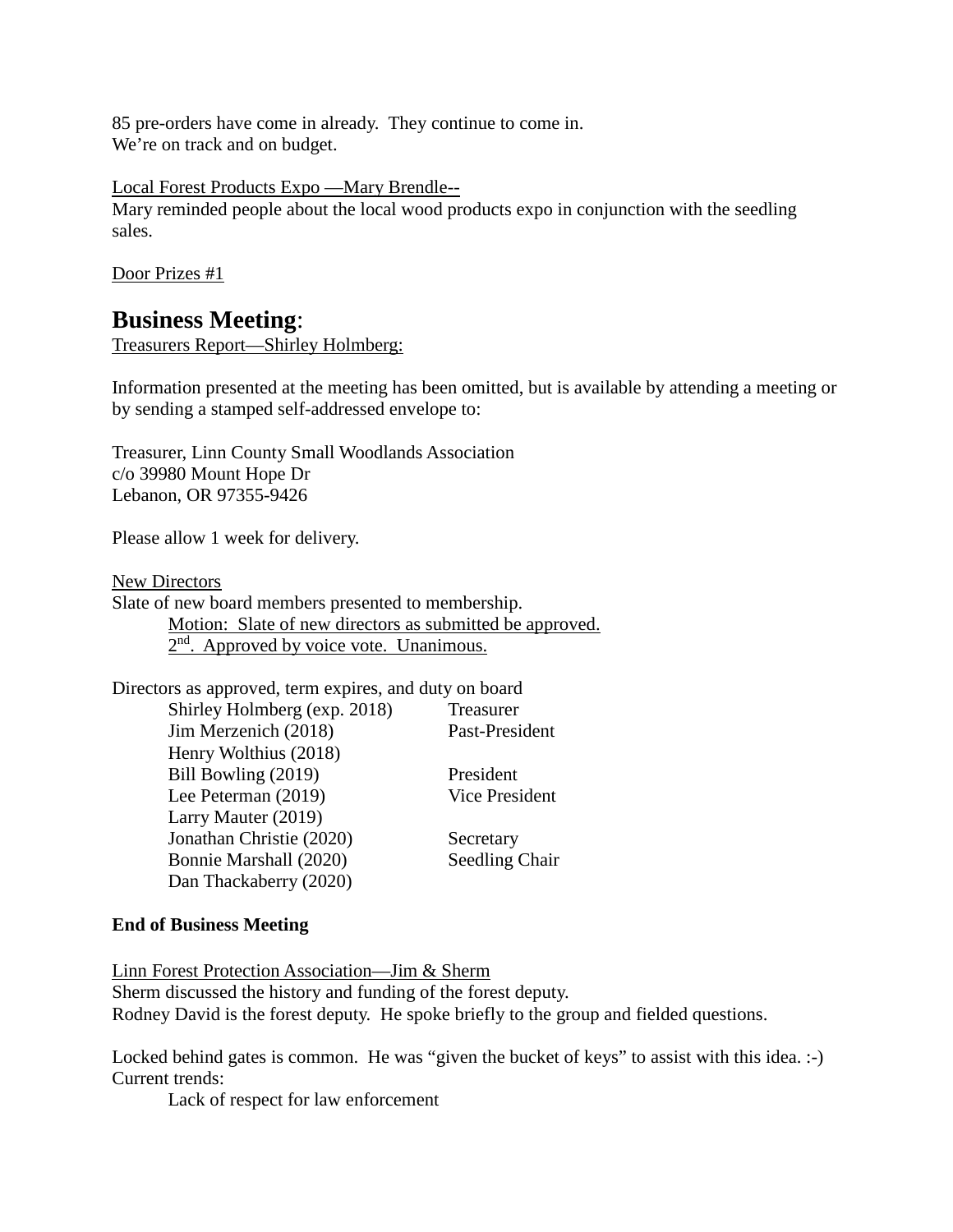Lower amount of Meth trash Lower amount of marijuana grows Lots of abandoned cars, littering, and trash. Target shooters are a problem mainly due to different rules for different landowners.

He patrol over 400k acres.

OSWA Presentation—Jim James-- Award presented to Fun Forests for 2010 Western Region ATF winner. *"We got time to do it right."* Award for Volunteer of the year awarded to Katie Kohl.

OSWA Newsletter will address most of the key points touch on tonight. Main issues for OSWA this year is:

Riparian Rules Marbled Murelets rule 2017 Legislature. DOF took a hit in the Governor's budget. Annual Meeting in Florence this year. At the casino. Membership dues are due in January Retention is about 92%. Last year we maintained but didn't grow. No questions from the floor.

Door Prizes #2:

Auction Items:

#### **Keynote Presentation:**

2016 TFOY video of Joe & Shirley Holmberg Presented with artisan broom.

NRCS = Dan Olson

Trying to serve many forest land owners for conservation projects:

EQUIP is conservation strategies developed locally.

Oak Habitat Enhancement has been the main aspect of this.

New strategy will focus on forest diversity and fuels reduction.

Conservation Stewardship for conservation practices.

Auction Items:

Memorial Fund was established for members who passed away. These auction items will go for this fund.

Oregon serving set made by Bill Bowling = \$75.00 to Jim James